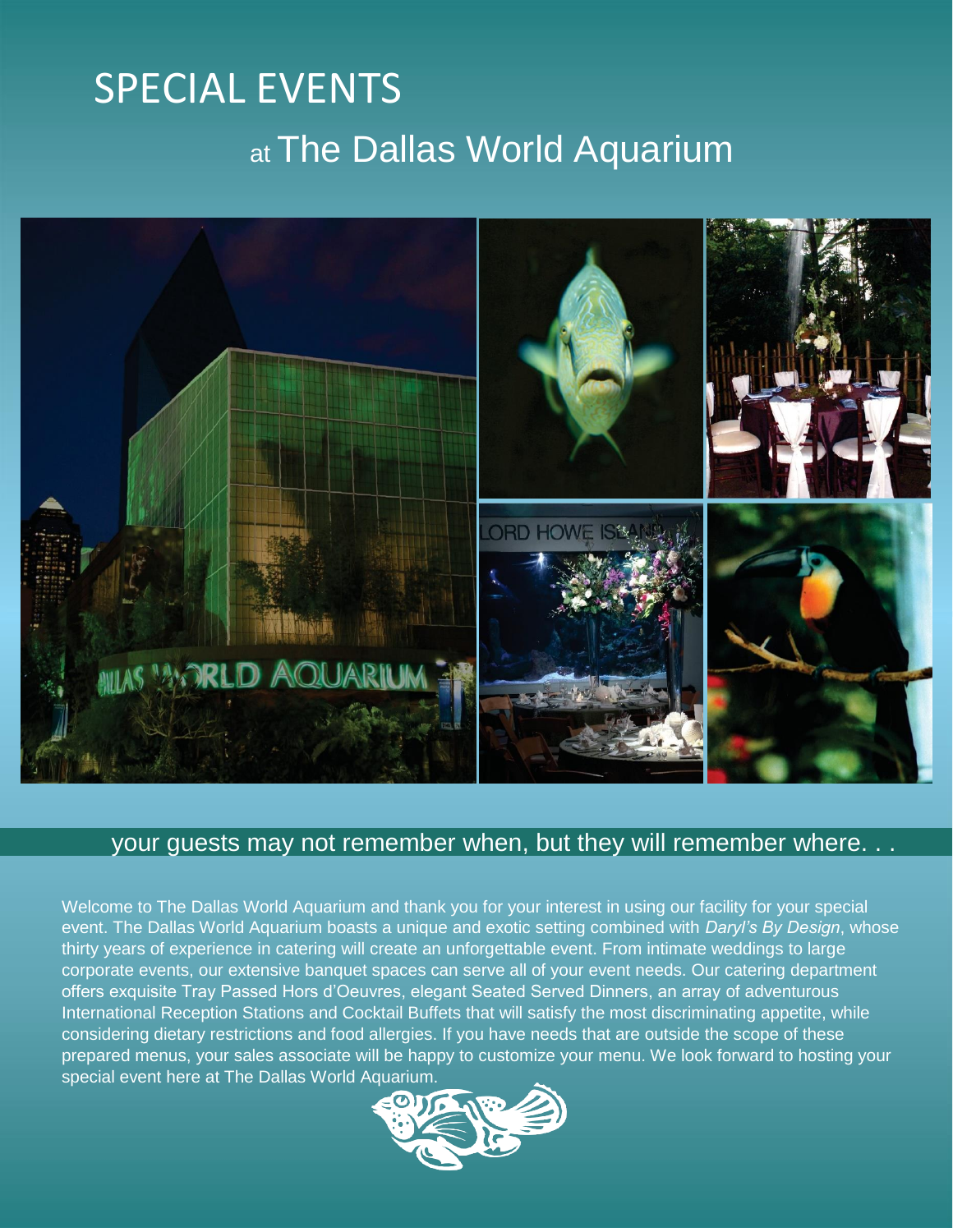## Event Spaces

Located near the Historic West End in downtown Dallas, The Dallas World Aquarium is available for private events beginning at 6:00 PM. Spend an evening among marine life of the South Pacific, Great Barrier Reef, and the Red and Tasman Seas; take a stroll through a South American rainforest surrounded by lush vegetation, free-flying toucans, otters, crocodiles and several species of monkeys; or visit the Yucatan Peninsula and the highland rainforest of the ancient Maya.

The dining and event areas available at The Dallas World Aquarium allow for a multitude of culinary experiences. A Certificate of Occupancy (2,800) is adequate for unique accommodations of both seated service and informal functions. Catering services are provided by *Daryl's By Design*. A Dallas-based catering company since 1985, expert in-house staff provide the ultimate attention to detail and creativity in presentation, cuisine and service.

#### **AQUARIUM**

The **Reef Room** (first level aquarium) can provide seated service for 125 or a cocktail buffet for 250 guests while surrounded by Garden eels from Japan, Spectacled angelfish from the remote Lord Howe Island and the graceful Southern Australia Leafy seadragon. The Reef Room is available after 6:30 PM. The aquarium also includes *eighteen-O-one* (a full-service luncheon restaurant), two bars and a full kitchen.

#### **RAINFOREST**

The event and entertainment space for the rainforest exhibit is known as the **Tribal Gallery**, which can provide seated service for 200 or a cocktail buffet for 300 guests. The **Orinoco Room** adjoins the Tribal Gallery. It is surrounded by a floor-to ceiling acrylic viewing panel that looks into a myriad of freshwater species -- stingrays, catfish, tetras, turtles and a manatee. The Orinoco Room can accommodate seated service for 50 or cocktails for 100 guests. A full bar is located in this area. The rainforest also includes the Jungle Café (snack bar located on the canopy level), a full bar and kitchen.These areas are not available for setup until after 6:00 PM.

#### **MUNDO MAYA**

**Cafe Maya** (available after 6:00 PM), located on the third level, will provide seated service for 125 or a cocktail buffet for 250 guests. In addition to the beautiful indoor view overlooking Mundo Maya, an adjoining outdoor area is available for warm weather enjoyment. Cafe Maya includes a full bar and kitchen.

#### **Endangered Species Gallery & Veranda**

This unique venue features two areas, the **Veranda** (3rd floor) offers an urban loft feel with a sweeping view of the Dallas skyline and can host 150 quests for a cocktail social. The **Endangered Species Gallery** (2<sup>nd</sup> floor) offers seated service for 350 or cocktails for 500 and features the complete Endangered Species Collection by Pop Icon, Andy Warhol.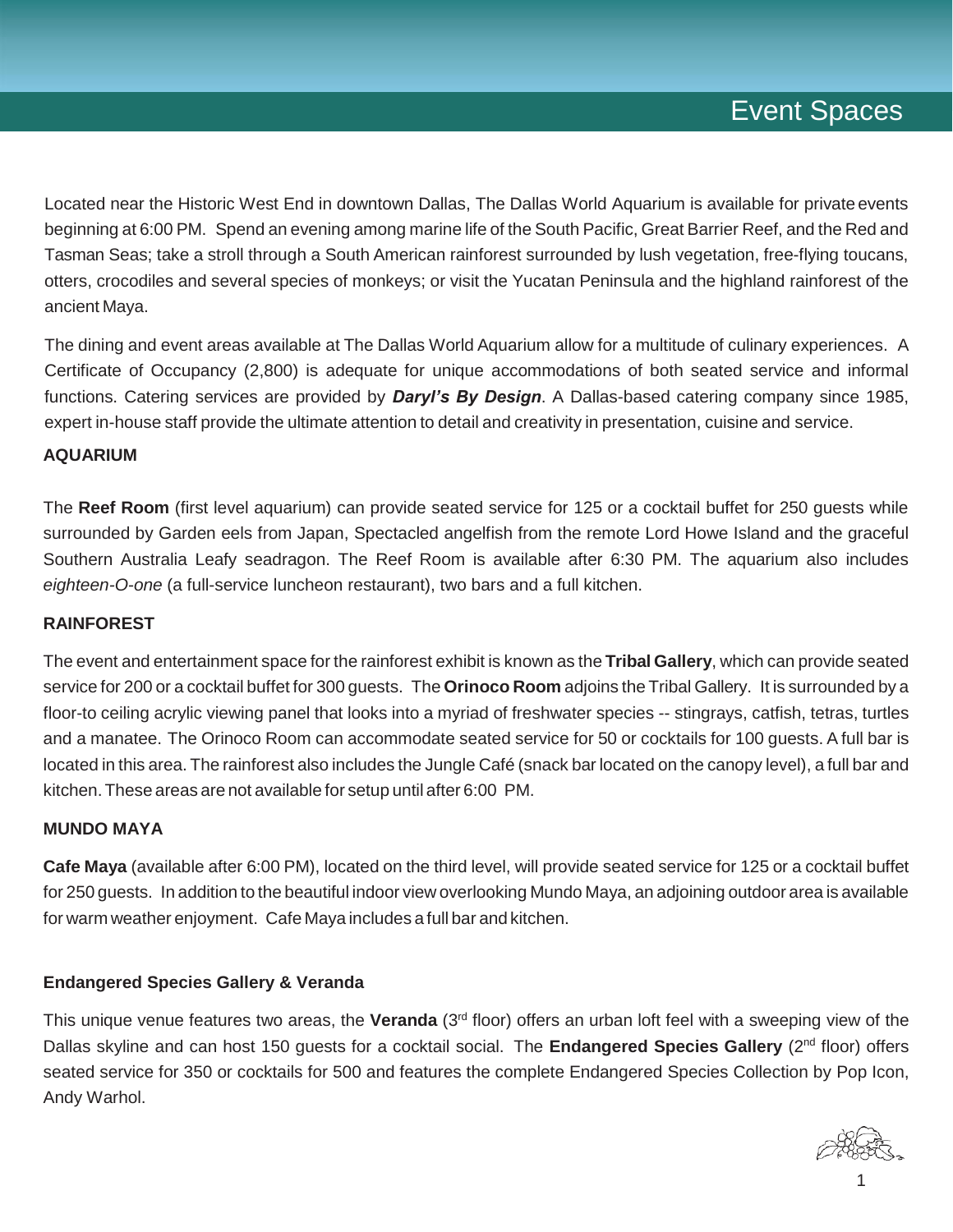The Dallas World Aquarium is open to the public from 10 AM - 5 PM. Evening events are usually scheduled to begin at 7:00 pm (unless with authorization). Events are scheduled for four hours, with additional hours requiring supplemental labor charges. Minimum building rental rates are as follows

| <b>AQUARIUM</b><br><b>Reef Room</b><br>(includes Penguin exhibit) | \$1,000.00 |
|-------------------------------------------------------------------|------------|
| <b>RAINFOREST</b><br>Tribal Gallery (including Orinoco Room)      | \$2,500.00 |
| <b>MUNDO MAYA</b><br>Café Maya (3 <sup>rd</sup> floor)            | \$2,500.00 |
| <b>Endangered Species Gallery</b><br>(includes the Veranda)       | \$5,000.00 |
| Veranda<br>$(2nd$ and $3rd$ floors)                               | \$2,500.00 |

The above rates include group admission for up to 250 guests per facility (500 for two areas, 750 for three areas and 1,000 for the entire facility). Additional admission cost is \$15.95 person.

The Endangered Species Gallery and Veranda are available for rent without access to exhibit spaces.

#### **DEPOSITS/PAYMENTS**

A tentative date can be held for one week. The date is not guaranteed and will automatically be released without notification if the deposit is not received by the end of the "courtesy hold" week. A \$2,500.00 deposit and signed contract are required in order to secure a date for one area (Aquarium, Rainforest, Mundo Maya, Endangered Species Gallery or Veranda). A minimum deposit of \$5,000.00 is required to secure two portions of the facility, \$7,500.00 is required to secure three areas and \$10,000.00 is required to secure the entire facility.

A deposit equal to 50% of the contract amount for any event is due 30 days before the scheduled date. Payment in full is due five days before the event date. All deposits are non-refundable.

The following are day/month revenue minimums\* for events at The Dallas World Aquarium. These are based on totals before taxes and surcharge:

| Sunday thru Friday \$10,000.00 |  |  |  |  |  |  |  |  |  |  |  |
|--------------------------------|--|--|--|--|--|--|--|--|--|--|--|
|                                |  |  |  |  |  |  |  |  |  |  |  |

\*Minimums double or triple for booking, based on number of selected venues.

\*Minimums are effective until 30 days prior to event date.

\*During December, the minimums are: Sunday through Thursday \$10,000, Friday \$15,000 and Saturday \$25,000. \*December events require a \$5,000.00 deposit per venue.

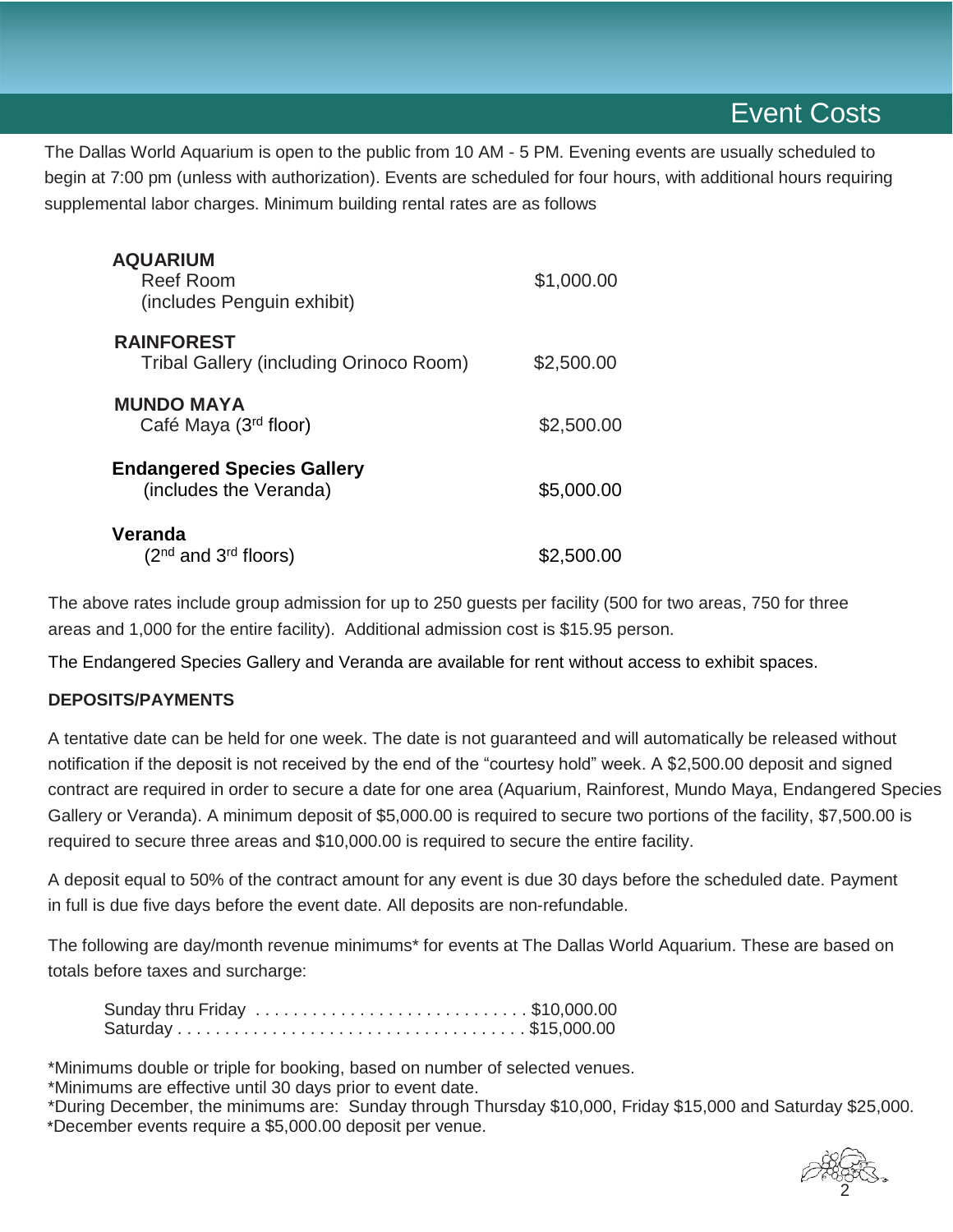#### **PARTY RENTALS**

All available in-house rentals are at no charge which includes tables, chairs, china, glassware, silverware, house linens, stainless steel chafers and kitchen equipment. Any additional outsourced items such as specialty linens and chivari chairs will be charged to client. A minimum fee of \$2.00 per person will be charged if extra time or staff is required for set up or deliveries of rental items.

#### **PARKING/TRANSPORTATION**

Complimentary parking spaces are NOT provided by The Dallas World Aquarium. Individuals can self-park and pay \$8.00/\$12.00 at the box or the following options can be arranged for evening or daytime events and charged to the master bill:

Reserved Spaces: \$6.00 per space

Valet Parking & Transportation Services, are available upon request and can be booked through The Dallas World Aquarium.

#### **WEDDING CEREMONY**

Wedding Ceremony Fee (chair setup/breakdown) is \$500.00.

#### **REHEARSALS**

Based on availability, ceremony rehearsals are normally scheduled between 5:00 PM and 6:00 PM on the day prior to the ceremony. Catering events preclude any scheduled rehearsal if this time period is not acceptable. Parking for rehearsal will be paid by individuals and is not included in the event cost.

#### **SECURITY**

At least one security person is required per event. The number of guests and areas selected are also considered in determining number of security staff needed. Security is \$50.00 per hour with four hours minimum.

#### **STAFFING**

All staff members are based on a minimum of four hours. The number will be determined by the number of guests and the type of menu selected. Staffing charges will include setup and breakdown.

| Managers:           | \$50.00 per hour |
|---------------------|------------------|
| Chefs:              | \$40.00 per hour |
| Servers/bartenders: | \$30.00 per hour |

#### **MARINE BIOLOGISTS / ZOOLOGISTS**

Touch screens throughout the facility provide information about the exhibits. Marine biologists and/or zoologists are available for \$50.00 per hour, with a two-hour minimum, to provide educational tours of the saltwater exhibits during your event. A minimum of two zoologists is required for events in the rainforest or Mundo Maya at \$50 per hour each, with a two-hour minimum. They are necessary for security purposes and also provide educational information for the guests. In the rainforest, divers are available to entertain from inside the River exhibit for \$350.00 per hour. Specialty signs for the diver are also available and may incur additional cost.

#### **DECORATIONS**

Use of rice, birdseed, sparklers, glitter, confetti, balloons, live fish in containers, etc. is prohibited.

#### **ENTERTAINMENT**

Various bands, disc jockeys, small jazz ensembles, pianists and harpists are frequently booked for events. The Tribal Gallery and Endangered Species Gallery have optimal acoustics and ample electrical supply for musical entertainment. Entertainment restrictions are required in some of the exhibit areas, in order to protect the privacy of the animals. Large screens in the Tribal Gallery, Café Maya and Endangered Species Gallery can accommodate audio-visual presentations. Additional cost for projector and technician(s) may apply.  $\varphi$ 

3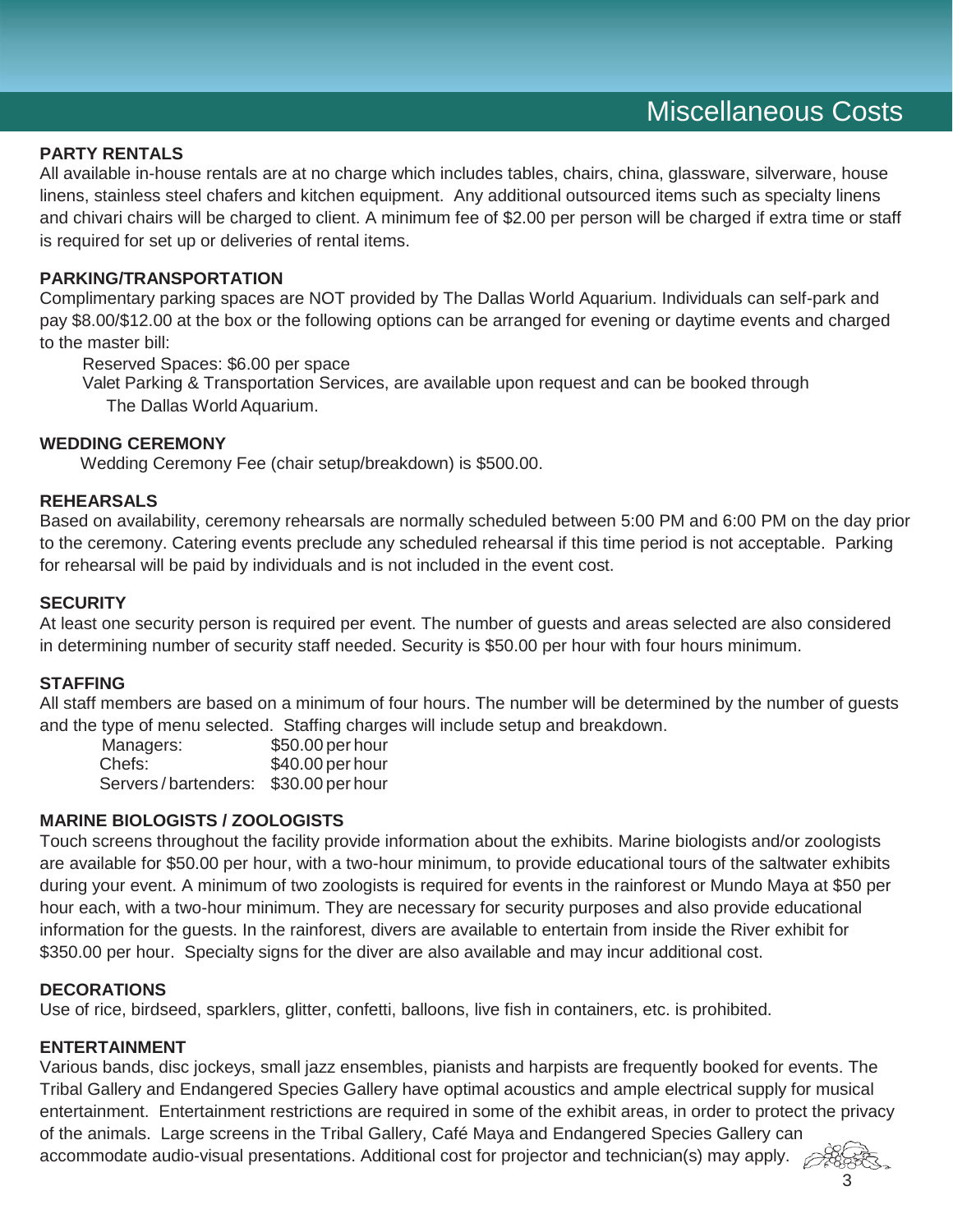#### **BEER / WINE / CHAMPAGNE**

Includes House Red and White Wines, House Champagne and Assorted Imported and Domestic Beers.

| Two (2) hours        | \$18.00 per person |
|----------------------|--------------------|
| Three (3) hours      | \$22.00 per person |
| Four (4) hours       | \$26.00 per person |
| Champagne toast only | \$ 6.00 per person |
| IPA Beer             | \$2.00 per person  |
|                      |                    |

#### **FULL REGULAR BAR**

Includes Jose Cuervo Tequila, Tanqueray Gin, Castillo Rum, Dewars Scotch, Jack Daniels Bourbon Whiskey, Tito's Vodka, House Red and White Wines, House Champagne and Assorted Imported and Domestic Beers.

Two (2) hours  $$24.00$  per person<br>Three (3) hours  $$30.00$  per person \$30.00 per person Four (4) hours \$36.00 per person

#### **FULL PREMIUM BAR**

Includes Jose Cuervo Tequila, Bombay Gin, Bacardi Rum, Chivas Scotch, Jack Daniels Bourbon Whiskey, Crown Royal Canadian Whiskey, Absolut Vodka, House Red and White Wines, House Champagne and Assorted Imported and Domestic Beers.<br>Two (2) hours

\$28.00 per person Three (3) hours \$36.00 per person Four (4) hours \$44.00 per person

#### **NON-ALCOHOLIC BEVERAGES**

Hosted bar packages offer the benefit of unlimited service for a stated period of time, a minimum is charged per person and includes soft drinks, bottled water and iced tea. Non-alcoholic beverage service is available for:

Two (2) hours \$10.00 per person Three (3) hours \$12.00 per person Four (4) hours \$14.00 per person

#### **Specialty Bars/Cocktails**

Martini, Mojito, Margarita & Sangria +\$6.00 per person

### Custom Proposals

A custom proposal will be prepared for each event after the general details are selected. Several catering options are offered, such as: seated serve/dinner buffets, cocktail buffets, international food stations and passed hors d' oeuvres. Food prices range from \$28.00 to \$100.00+ per person, depending on the selected menus. Prices could increase if minimums are not met.

Whether planning an intimate private luncheon, corporate breakfast meeting or a large formal evening dinner, the multitude of culinary experiences available at The Dallas World Aquarium are inexhaustible. The following pages contain sample menus for passed hors d'oeuvres, cocktail buffets, food stations and seated dinners/dinner buffets.

4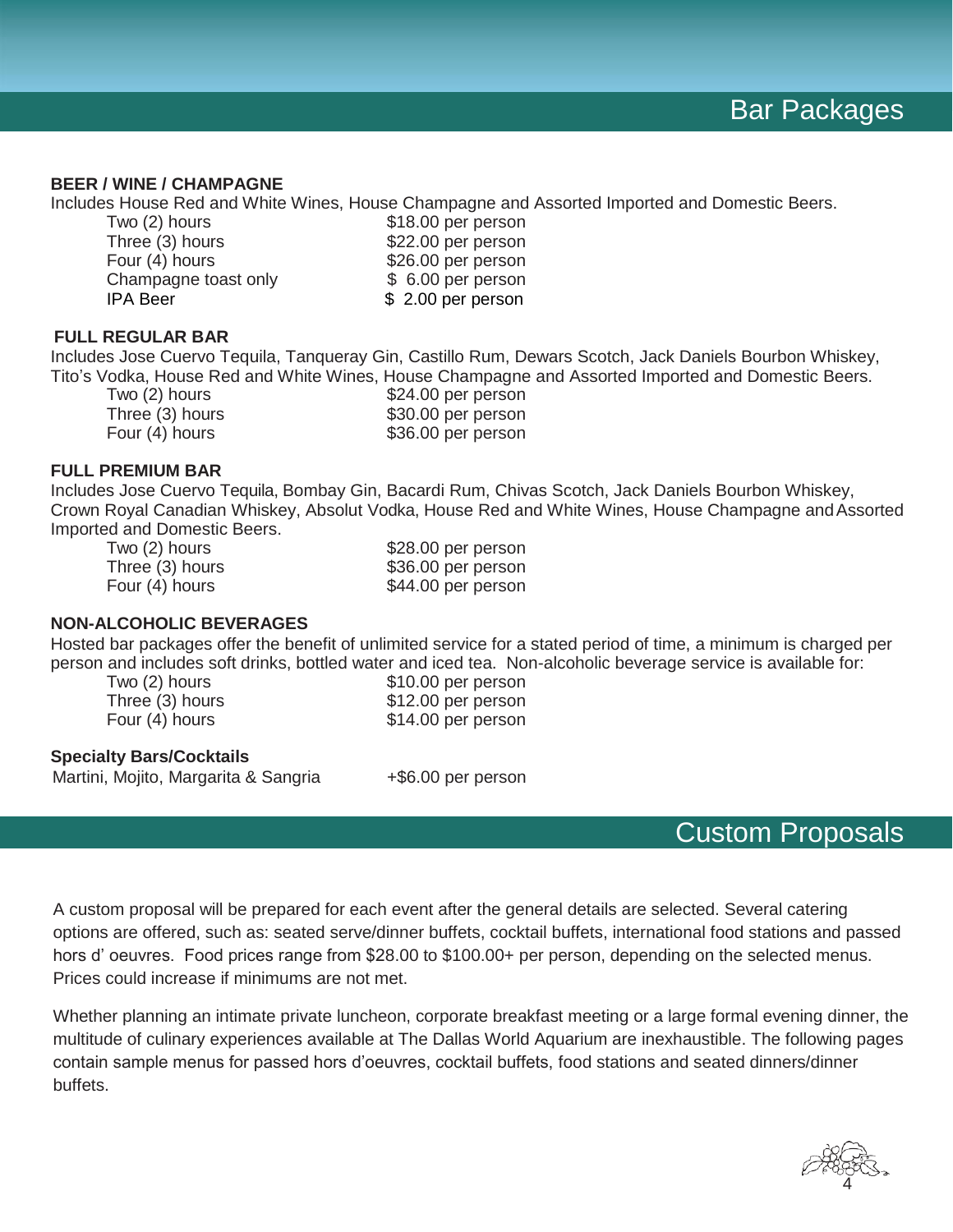*Must accompany other food service - \$8.00 minimum cost per person* (three selections – two hot and one cold)

#### *Seafood*

- Sweet Potato Cakes with Dungeness Crab Mornay
- Miniature Crab Cakes with Triple Mustard Sauce
- Twice Baked New Potatoes with Lobster Thermidor
- Lobster Tempura Bites with Secret Soy Sauce
- Coconut Shrimp Bites with Sweet Chili Sauce
- Grilled Basil Shrimp Wrapped with Bacon
- *Poultry / Meat*
	- Mexican Chicken Empanadas
	- Grilled Chicken, Gruyère Cheese and Jalapeno Wrapped in Bacon
	- Pistachio-breaded Lemongrass Chicken Bites
	- Sirloin Negimaki

*Vegetarian*

- Mozzarella Cheese and Mushroom in Phyllo Cups
- Mini Grilled Pizza Rustica with Goat Cheese and Pesto
- Bite-sized Tarts of Gorgonzola, Walnuts and Pears
- Tamale Cups with Green Chile Queso

*Vegan*

• Tostones with Ajilimojili (Puerto Rican Green Sauce)

#### **COLD**

#### *Seafood*

- Smoked Salmon Roulade with Cilantro Lime Cream Cheese
- California Roll with Crab & Avocado
- Grilled Sesame Shrimp with Cucumber

*Poultry / Meat*

- Tortilla Cups with Southwestern Chicken
- Thai Chicken with Daikon in a Wonton Cup
- Asparagus Spears with Prosciutto and Herbed Boursin
- Shaved Beef Carpaccio and Arugula on Flatbread with Garlic Aioli
- Crostini with Prosciutto and Mozzarella Company Caciotta Cheese

• CornTortilla Cups with Tequila Lime BBQ Pulled Pork and Guacamole *Vegetarian*

- Cucumber Rounds with Boursin Cheese and Tomato
- Grapes with Stilton Cheese Rolled in Toasted Almonds
- Celery with Bleu Cheese Mousse
- Caprese Brochette (Fresh Mozzarella Pearl, Grape Tomato, Basil and Balsamic Drizzle) *Vegan*

• Vegetable Sushi Roll

\*Specialty Chef creation hors d'ouevres available upon request at additional cost.



#### **HOT**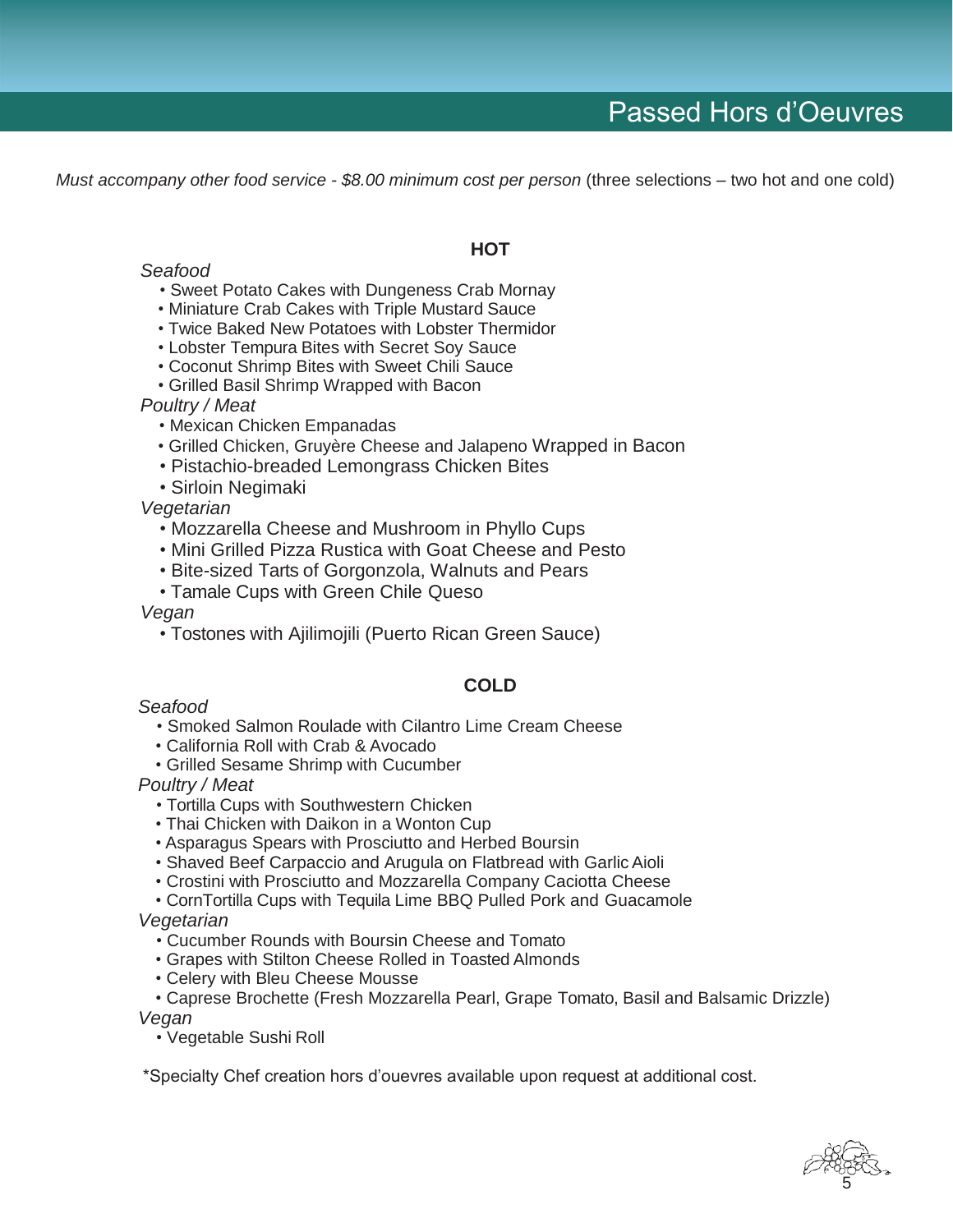### Seated Dinners

*Prices begin at \$34.00 per person; minimum of 50 people.*

#### **The Santa Fe** - \$34

- Tijuana Caesar Salad with Jicama, Avocado Slices, Ancho Chile Croutons and Southwestern Caesar Vinaigrette
- Southwestern Chicken Piccata with Red Bell Pepper Linguini Pasta, Poblano Cream Sauce
- Freshly Grilled Mixed Squash, Sweet Onions and Yellow and Red Peppers
- Jalapeno Cornbread and Rosemary Wheat Rolls with Whipped Butter

#### **The Steakhouse** - \$40

- Traditional Iceberg Wedge with Buttermilk Ranch Garnished with Crispy Hickory Bacon Bits, Chives, Split Cherry Tomatoes and Crumbled Bleu Cheese
- Grilled Steak Filet with Cabernet Sauvignon Sauce
- Roasted Garlic Mashed Potatoes
- Green Beans with Shallots and Pine Nuts
- Bavarian Millet and Petite Sour Dough Rolls with Herbed Butter

#### **The Pacific Rim** - \$44

- Baby Greens Salad with Mandarin Orange Slices, Bok Choy, Asian Dressing garnished with Crispy Won Ton Strips and Toasted Almonds
- Macadamia Nut-crusted Mahi-Mahi with Sweet Ginger Sauce
- Jasmine Rice
- Stir-fried Snow Peas with Shitake Mushrooms and Soy Butter
- Sesame Seed Rolls and Herbed Muffins with Whipped Butter

#### **The Sonoma Dual Entrée** - \$52

- Salad of Mixed Greens, Roma Tomatoes, Spanish Olives, Manchego Cheese, Prosciutto and Balsamic Vinaigrette
- Sautéed Sea Scallops and Chicken Breast Stuffed with Herbed Goat Cheese garnished with a Roasted Tomato Coulis
- Saffron Couscous with Roasted Cashews
- Glazed Sugar Snap Peas with Yellow Bell Pepper
- White and Wheat Dinner Rolls with Whipped Butter

#### **The Mediterranean Dual Entrée** - \$54

- Salad of Baby Greens with Roasted Red Pepper Strips, Polenta Croutons, Roasted Garlic and Red Wine Vinaigrette
- Organic Angus Beef Tenderloin Medallion with Roasted Demi-glace Sauce and Mojito Glazed Chicken Breast
- Individual Pommes Anna
- Sour Dough Bread, Bavarian Millet Rolls and Miniature Herbed Muffins with Cheddar Cheese
- Sautéed Julienne Peppers, Zucchini, Carrots and Yellow Squash

#### **The Surf & Turf Dual Entrée** - \$58

- Classic Romaine Caesar Salad, Shaved Asiago Cheese, Fried Capers and Warm Polenta Croutons with Traditional Caesar Dress
- Choice Beef Tenderloin and Grilled Mahi Mahi with Rosemary Gorgonzola Sauce
- Multi-colored Baby New Potatoes
- Asparagus Bundles with Lemon Zest
- Freshly Baked Focaccia Bread, Wheat Rolls and Miniature Cranberry Muffins with Whipped Butter

*Desserts to accompany Seated Dinners - please select one of the following:*

• Texas Best Banana Cream Pie

- Ibarra Chocolate Cake with Kahlua Crème Anglaise
	- Individual Raspberry Crème Brulée
		- Key Lime Pie
- Grilled Banana Bread with Ginger Butterscotch Sauce and Cinnamon Ice Cream
- Chocolate Layer Cake and Salted Caramel Butter Cream Filling with a Dark Chocolate Ganache Icing
	- Warm Seasonal Fruit Cobbler with locally-made Vanilla Bean Ice Cream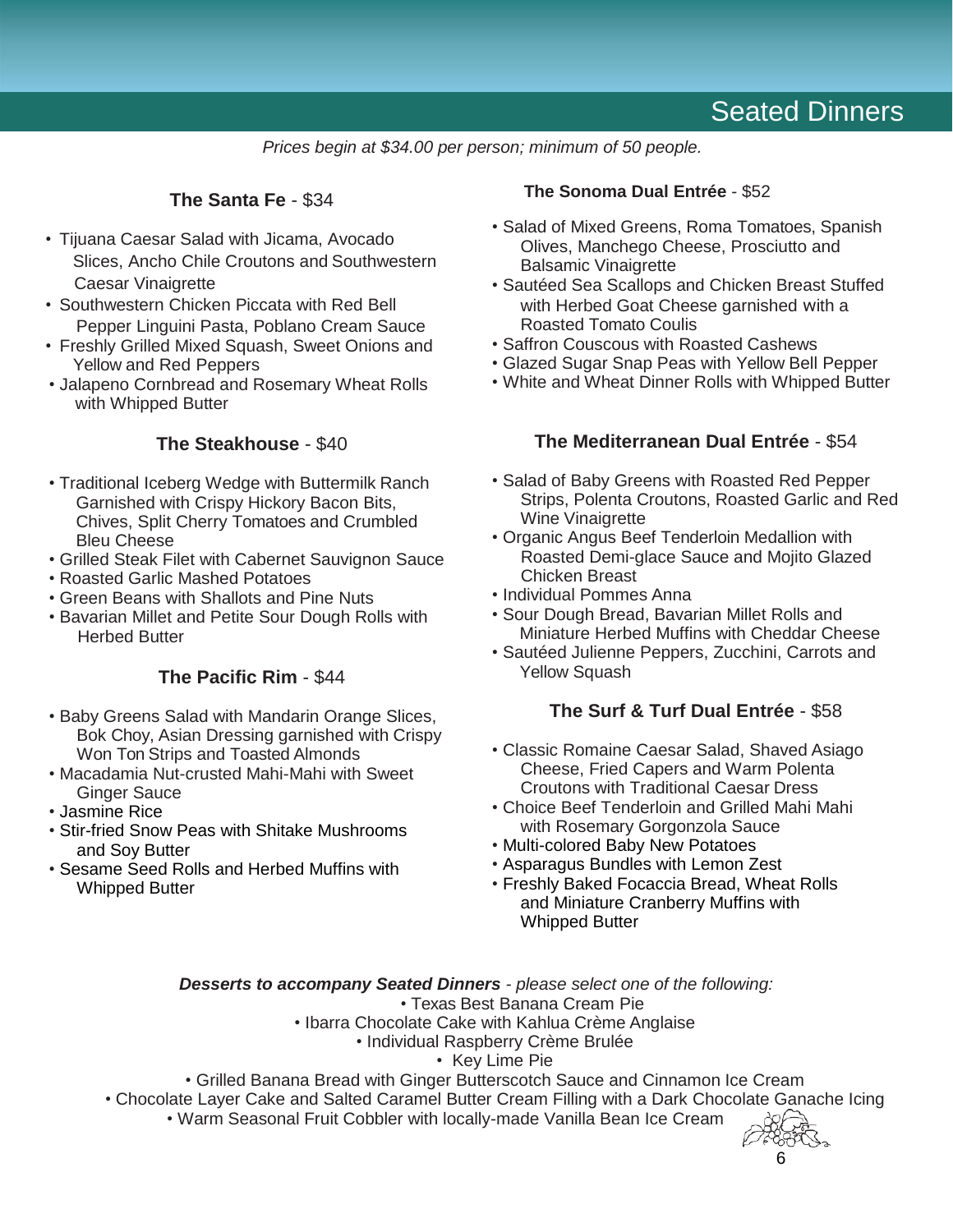*Minimum of 75 people Please choose one of the following options:*

#### **Tex Mex Fiesta** - \$28

- Miniature Beef Fajitas with Flour Tortillas Served with Sour Cream, Homemade Salsa Guacamole and Cheese
- Chicken Flautas made with Corn Tortillas and served with Green Chili Queso
- Miniature Pulled Pork Sandwiches with Tequilaspiked Barbeque Sauce
- Black Bean Salsa with Corn Tortilla Strips
- Jalapeno Fries with Spicy Cumin Dipping Sauce
- Southwest Caesar Salad, with Chili Croutons, Parmesan Cheese and Caesar Dressing

Add Vegetarian Tamales served with Tomatillo Sauce for \$4.00 pp

#### **A Touch of Tuscany** - \$32

- Thinly Sliced Grilled Pesto Chicken with Herbed Wheat Rolls
- Lobster and Artichoke Dip Served warm with Garlic **Bruschetta**
- Miniature Gourmet Pizza with Portobello Mushrooms, Grilled Squash, Roma Tomatoes, Pancetta, Beef Tenderloin, Shrimp and Fresh Mozzarella, Chevre and Asiago Cheeses
- Homemade Meatballs Marinara
- Freshly Made Tri-color Tortellini Alfredo in Basil Infused Olive Oil with Mushrooms, Artichokes and Fresh Grated Parmesan
- Antipasto Display with Genoa Salami, Olive Medley, Chunked Parmesan Cheese with Truffle Oil, Mozzarella Bocconcini, Roasted Red Peppers, Grilled Zucchini, Yellow Squash served with Focaccia and **Flatbreads**

Add Calamari with Aioli & Cocktail Sauces for \$4.00 pp

#### **Americana** - \$36

- Choice Beef Sliders with Cheese, Tomatoes, Lettuce & **Accoutrements**
- BBQ Pork Baby Back Ribs with Kansas City Barbecue Sauce
- Buffalo Chicken Drumettes with Bleu Cheese Dip and Celery Sticks
- Fireworks Coleslaw
- Warm Spinach and Artichoke Dip with Toasted Pita
- Wonton Chips with Creamy Wasabi Dipping Sauce
- House-made Biscuits and Honey Wheat Rolls with Whipped Sorghum Butter

#### **Far East** - \$42

- Indonesian Beef Satay
- Crispy Vegetable Spring Rolls with Ginger Remoulade
- Malaysian BBQ Pork Ribs
- Shrimp Rolls Wrapped in Rice Paper Served with Peanut Sauce and Secret Soy Sauce
- Lemongrass Chicken in Leafy Lettuce Cups with a Hoisin Sauce
- Wonton Chips with Creamy Wasabi Dipping Sauce

#### **Out Back -** \$46

- Choice Beef Tenderloin with Traditional Lemon Béarnaise and Spicy Horseradish Sauces Served with White and Rosemary Yeast Rolls
- Sautéed Petite Chicken Medallions with Creamy Caper Sauce Served with Confetti Orzo
- Sautéed Vegetables
- Garlic Roasted Fingerling Potatoes
- Caesar Salad with House Made Croutons, Asiago and Parmesan Cheeses and Traditional Caesar Dressing

Additional Option: Three Jumbo Boiled Prawns pp with Traditional Red Sauce and Lemon Wedges \$12 pp

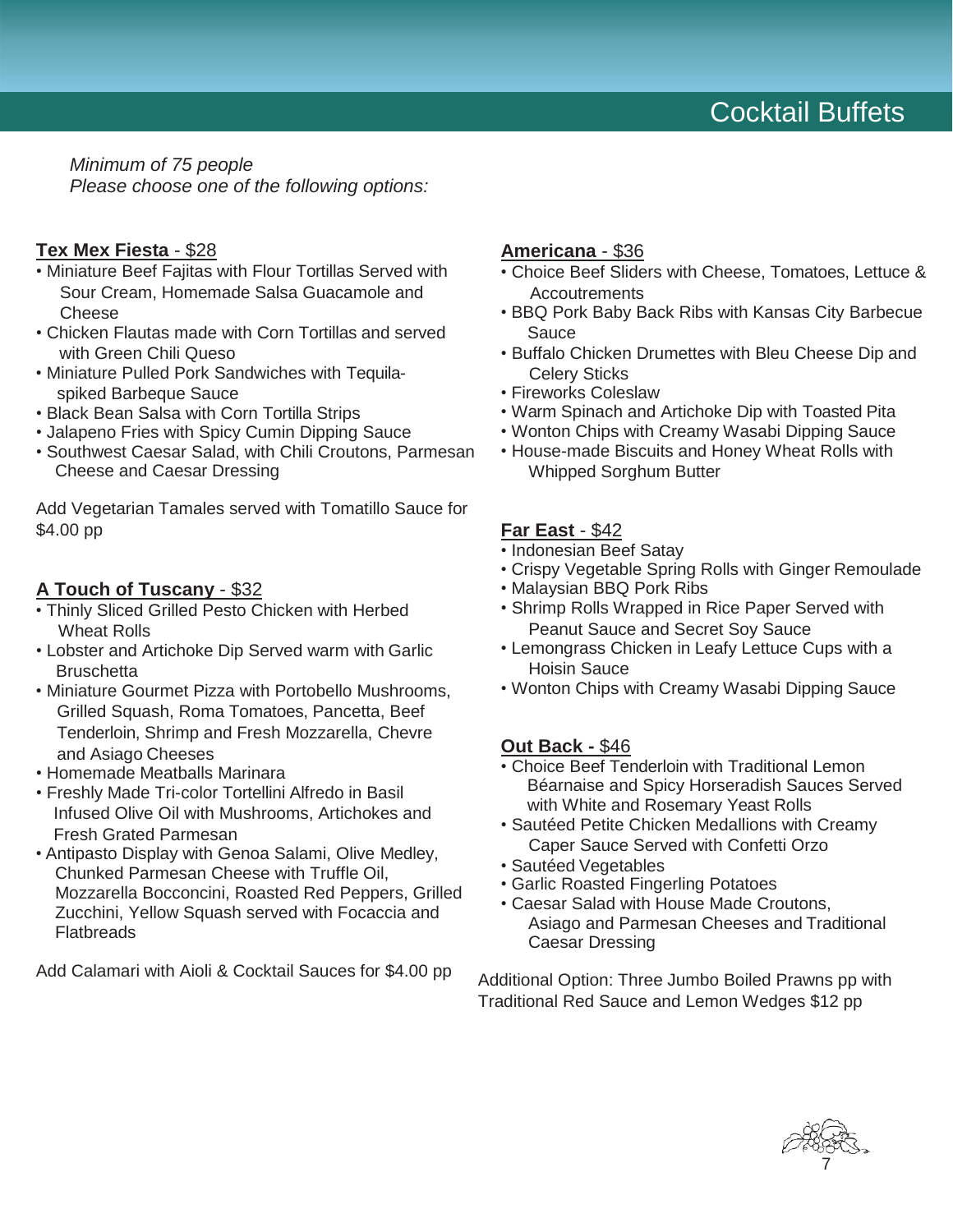### International Reception Stations

*Minimum of three stations ranging from \$36.00 per person*

#### **Fiji** - \$21

- Grilled Mahi Mahi Medallions with Tropical Fruit Relish
- Peanut Noodle Salad with Julienne Vegetables and a Thai Peanut Dressing
- Marinated Grilled Flank Steak Kabobs with Red Peppers and Mushrooms
- Mango Island Slaw with Lime

#### **Hawaii** - \$18

- Baby Back Ribs with Teriyaki Pineapple BBQ Sauce
- Lump Crab Cakes with Ginger Remoulade
- Melon Balls with Midori Liqueur
- Basmati Rice with Mushrooms, Fresh Ginger and Macadami Nuts

#### **Italy** - \$14 (chef required)

- Chef's Cook-to-Order Bow-tie Pasta and Cheesefilled Tortellini Choice of Basil Tomato or Creamy Alfredo Sauce Served with Choices of Grilled Chicken, Mushrooms, Scallions, Artichoke Hearts, Julienne Fresh Spinach, Red Bell Pepper Strips, Freshly Grated Parmesan Cheese and Red Pepper Flakes (on the side)
- Artisanal Breads with Herbed Oil and Seasoned **Butters**
- Caesar Salad with House Made Croutons, Asiago and Parmesan Cheeses and Traditional Caesar **Dressing**

#### **Mediterranean** - \$16 (chef required)

- Chef's Cooked-to-Order Confetti Orzo with Choices of Grilled Lamb, Chicken Strips, Portobello Mushrooms, Diced Roma Tomatoes and Capers with Choice of Greek Cream or Sundried Tomato Sauces Served with Niçoise Olives, Shaved Parmesan and Marinated Feta Cheeses
- Greek Salad with Roma Tomatoes, Cucumbers, Black Olives, Crumbled Feta Cheese with Balsamic Vinaigrette
- Pita Chips with Roasted Bell Pepper Hummus

#### **Bali** - \$12

- Nasi Goreng (Island-style Fried Rice with Sesame Chicken)
- Homemade Vegetable Spring Rolls with Peanut and Plum Dipping Sauces
- Sunumono Noodles with Wonton Chips

#### **Baja** - \$12

- Fresh Elote Roasted Corn Served in Martini Glasses with Choices of Pork Carnitas, Sour Cream, Lime Wedge, Chili Powder, Diced Jalapenos, Butter, Avocado Pico de Gallo and Cilantro with Giant Tortilla Chips
- Vegetable Tamales with Homemade Salsa and Sour Cream

#### A**sia** - \$18 (chef required)

- Chef's Stir-fry-to-order with Choice of Chicken Strips, Beef Sirloin, Jumbo Shrimp, Bean Sprouts, Snow Peas, Bok Choy, Carrots, Baby Corn, Bamboo Shoots and Green Onions
- Choice of Udon Noodles or Steamed White Rice
- Choice of Black Bean, Ginger, Garlic or Sesame Soy Sauces
- Asian Slaw
- Spring Rolls and Pork Pot Stickers with Peanut and Plum Sauces

#### **Carving Board** - \$24 (carver optional)

- Herb-crusted Prime Beef Tenderloin, Roasted Herbed Turkey Breast and Pecan-crusted Pork Tenderloin with Spicy Horseradish, Warm Lemon Béarnaise Sauce
- Sliced Rosemary Yeast and Whole Wheat Rolls

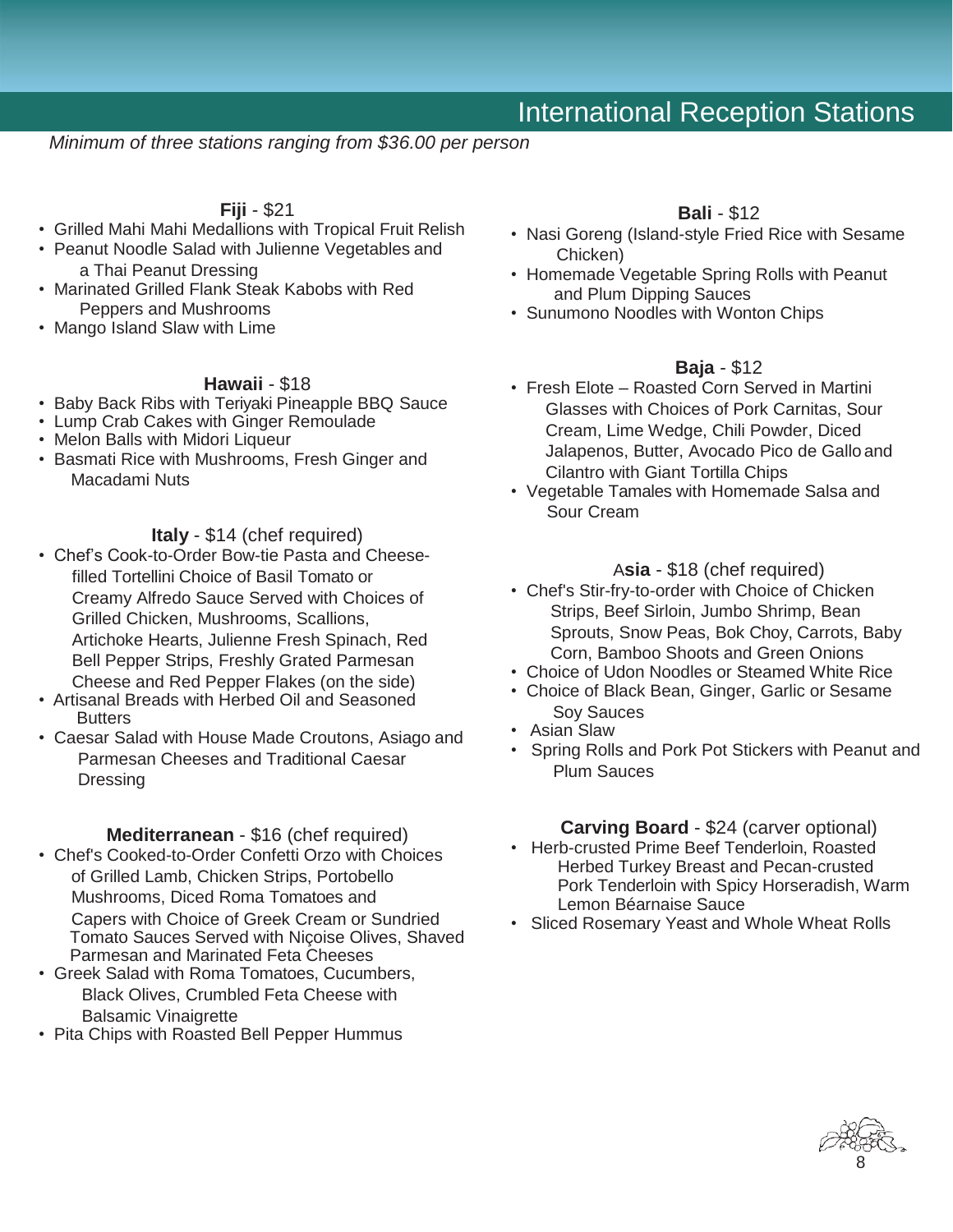### International Reception Stations (cont.)

 *Minimum of three stations ranging from \$36.00 per person*

### **The Shore** - \$32

- Freshwater Jumbo Prawns with Lemons, Traditional Cocktail & Remoulade Sauces
- Stuffed Crab Shells with Cilantro Tartar Sauce
- Traditional White Fish Ceviche Served with Jumbo Tortilla Chips, Pico de Gallo, Lime and Fresh Avocado

#### **Salad Shaker** - \$16

(prepared in martini shakers)

- Chopped Romaine and Iceberg Lettuce with Choices of Poached Shrimp, Mesquite Grilled Chicken, Parmesan and American Cheeses, Red and Green Bell Pepper Confetti, Bacon Bits, Chopped Tomatoes and Baby Croutons
- Gourmet Flat Bread Display

#### **Mashed Potato Bar** - \$12

• White and Sweet Potatoes with Choices of Shredded Cheddar Cheese, Caramelized Onions, Sauteed Mushrooms, Broccoli, Green Onions, Sour Cream, Butter, Bacon Bits and Truffle Oil

#### **Gourmet Mac-N-Cheese Station** - \$24 **Tahini & Hummus Station** - \$18

- Cooked to Order with Zitti Pasta Variety of Homemade Tahini & Hummus Served with Choices of: Served with Assorted Breads, Crackers Sharp White Cheddar or Bechamel Sauces, and Vegetables Chives, Broccoli Florets, Spinach, Hickory Bacon, To Include Cavasa, Naan, Kashi, Bagel Free Range Chicken, Lump Crab Meat, and Black Bean Chips, Red Bell Peppers, Crumbled Bleu Cheese, Caramelized Onions, Celery, Cucumbers and Carrots Sundried Tomatoes and Jalapenos
- Toasted Bread Crumbs, Parmesan Cheese and Red Pepper Flakes

#### **Bruschetta Station** - \$15

• Assortment of Crostini with choice of toppings: Tomato, Basil and Mozzarella Pearls Tuna, White Bean, Rosemary and Sun-dried Tomato Relish Eggplant Caponata Artichoke Pesto Olive Tapenade Roasted Red Pepper Hummus

#### **Dumpling Bar** - \$16

- (served in woks and bamboo steamers)
- Vegetable Pot-stickers
- Chicken and Vegetable Steamed Dumpling
- Vegetable Fried Rice
- Wonton Chips
- Secret Soy Dipping Sauce and Sweet Chili Sauce

#### **Artisanal Cheese Table** - \$16

• An assortment of artisanal hard, semi-hard, soft and fresh regional cheeses adorned with seasonal fruit, dried fruit, compotes, nuts and a variety of crackers and flatbreads.

#### **In addition to the Action Station listed above:**

Lobster Tempura with Secret Soy Sauce - \$10 pp

 Pan-seared Scallops with Prosciutto in Avocado Oil Served Over White Cheddar Cauliflower Risotto - \$18 pp

Custom Cooked to Order Cauliflower Pizzas - \$12 pp